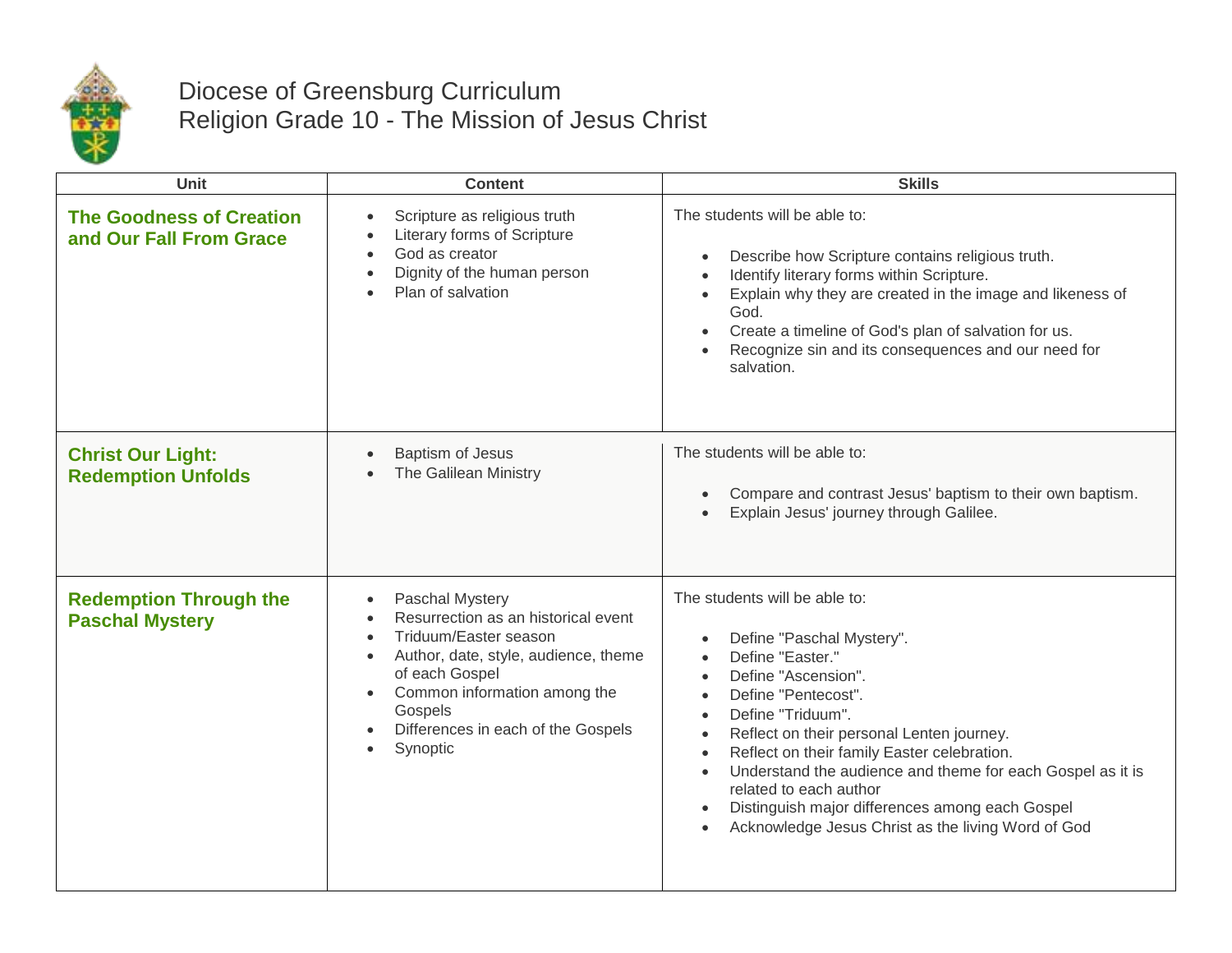| Unit                            | <b>Content</b>                                                                                                                                                                                                                                                                                                                                                     | <b>Skills</b>                                                                                                                                                                                                                                                                                                                                                                                                                                                                                                                                                                                                                                                                                                                                                                |
|---------------------------------|--------------------------------------------------------------------------------------------------------------------------------------------------------------------------------------------------------------------------------------------------------------------------------------------------------------------------------------------------------------------|------------------------------------------------------------------------------------------------------------------------------------------------------------------------------------------------------------------------------------------------------------------------------------------------------------------------------------------------------------------------------------------------------------------------------------------------------------------------------------------------------------------------------------------------------------------------------------------------------------------------------------------------------------------------------------------------------------------------------------------------------------------------------|
| <b>The Promise of a Messiah</b> | Covenant in the Old Testament<br>Covenant in the New Testament<br>Church's season of Advent and<br>$\bullet$<br>Christmas<br>Incarnation<br>$\bullet$<br>Annunciation and Immaculate<br>Conception                                                                                                                                                                 | The students will be able to:<br>Explain covenants found in both the Old and New Testaments.<br>Define "incarnation".<br>Recognize Advent and Christmas celebrations as religious, not<br>secular, events.                                                                                                                                                                                                                                                                                                                                                                                                                                                                                                                                                                   |
| <b>Growing In Love</b>          | <b>Consistent Ethic of Life</b><br>$\bullet$<br><b>Artificial Contraception</b><br>Humanae Vitae<br>$\bullet$<br>Morality<br>Intimacy<br>Chastity<br>Self-gift<br>Freedom                                                                                                                                                                                          | The students will be able to:<br>Recognize actions that maintain a consistent ethic of life<br>$\bullet$<br>Distinguish artificial contraception from natural family planning<br>Investigate the Church's teaching on the sacredness of life in<br>Humanae Vitae<br>Recognize the moral implications of the way we use our bodies<br>and sexuality<br>Define and describe healthy intimacy<br>Recognize chastity as the integration of sexuality into<br>personhood<br>Compare and contrast healthy actions of self-gift with taking<br>advantage and using others for personal gain<br>Explain how Christ has set us free and what freedom requires<br>Compare and contrast authentic freedom (to do what we<br>ought) with a cultural view of freedom (to do what we want) |
| <b>Challenges</b>               | Information already presented in the<br>$\bullet$<br>course<br>Four challenge questions<br>Why would God the Father<br>$\circ$<br>allow His Son to die?<br>Why are Christians willing to<br>$\circ$<br>suffer in witness to Christ?<br>Isn't suffering a sign of<br>$\circ$<br>weakness?<br>In the end, isn't it only the<br>$\circ$<br>final result that matters? | The students will be able to:<br>Synthesize the information already learned in order to answer<br>one of the four "challenge" questions presented by the USCCB<br>curriculum                                                                                                                                                                                                                                                                                                                                                                                                                                                                                                                                                                                                 |